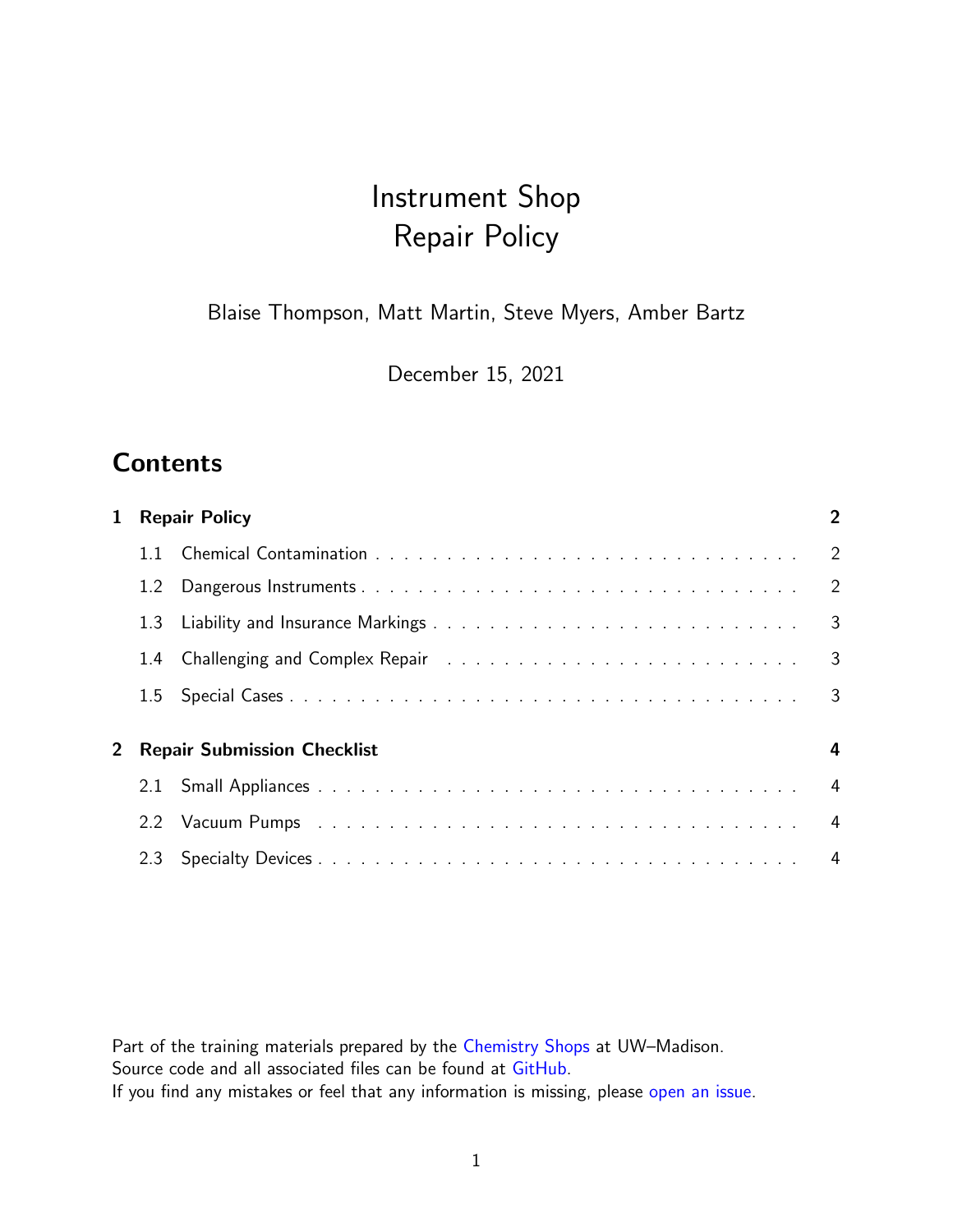# <span id="page-1-0"></span>1 Repair Policy

The Instrument Shop commonly repairs laboratory instruments, appliances, and accessories. In most cases, repair is a safe and effective way to increase the usable lifetime of commercial scientific equipment and ensure continuity of operations. However, there are cases where equipment cannot be repaired.

When repair is impossible, shop staff will attempt to recommend replacement options, including the possibility of constructing custom replacements. When critical research is impeded, the Shop will prioritize working with researchers to find a replacement quickly.

#### <span id="page-1-1"></span>1.1 Chemical Contamination

For the safety of Instrument Shop staff, instruments and appliances submitted for repair must be free of chemical contamination. Any instrument/appliance that has been exposed to research chemicals must be cleaned by the researcher. Use the standard UW-Madison "OK to Repair" procedure and associated sticker/tag to make it clear that the instrument/appliance has been cleaned. Broken instruments or appliances that cannot be sufficiently cleaned must be disposed of through chemical safety.

As a special case, vacuum pumps do not use the "OK to Repair" labels. Instead, customers must fill out and sign the vacuum pump repair declaration statement at time of submission. In certain cases, customers may be asked to drain pump oil before submission to the Shop.

#### <span id="page-1-2"></span>1.2 Dangerous Instruments

The Instrument Shop reserves the right to refuse repair of instruments and appliances which, in our opinion, do not meet basic electrical safety standards. In some cases, the instrument/appliance was originally constructed in a way that does not meet modern standards. In other cases, instruments/appliances may be damaged to such an extent that they become unsafe for continued use.

The Instrument Shop will absolutely refuse to work on instruments/appliances with improper electrical shielding. Instruments and appliances typically must have over-current protection such as fuses or internal breakers. In certain cases, the Instrument Shop will strongly suggest incorporation of GFCI or over-temperature protection mechanisms. In many cases, modern replacements are available which incorporate these safety features.

In cases where an instrument/appliance is clearly too dangerous for continued use, the Shop may refuse to return the instrument/appliance to the customer. Any disagreements will be resolved by the departmental safety committee.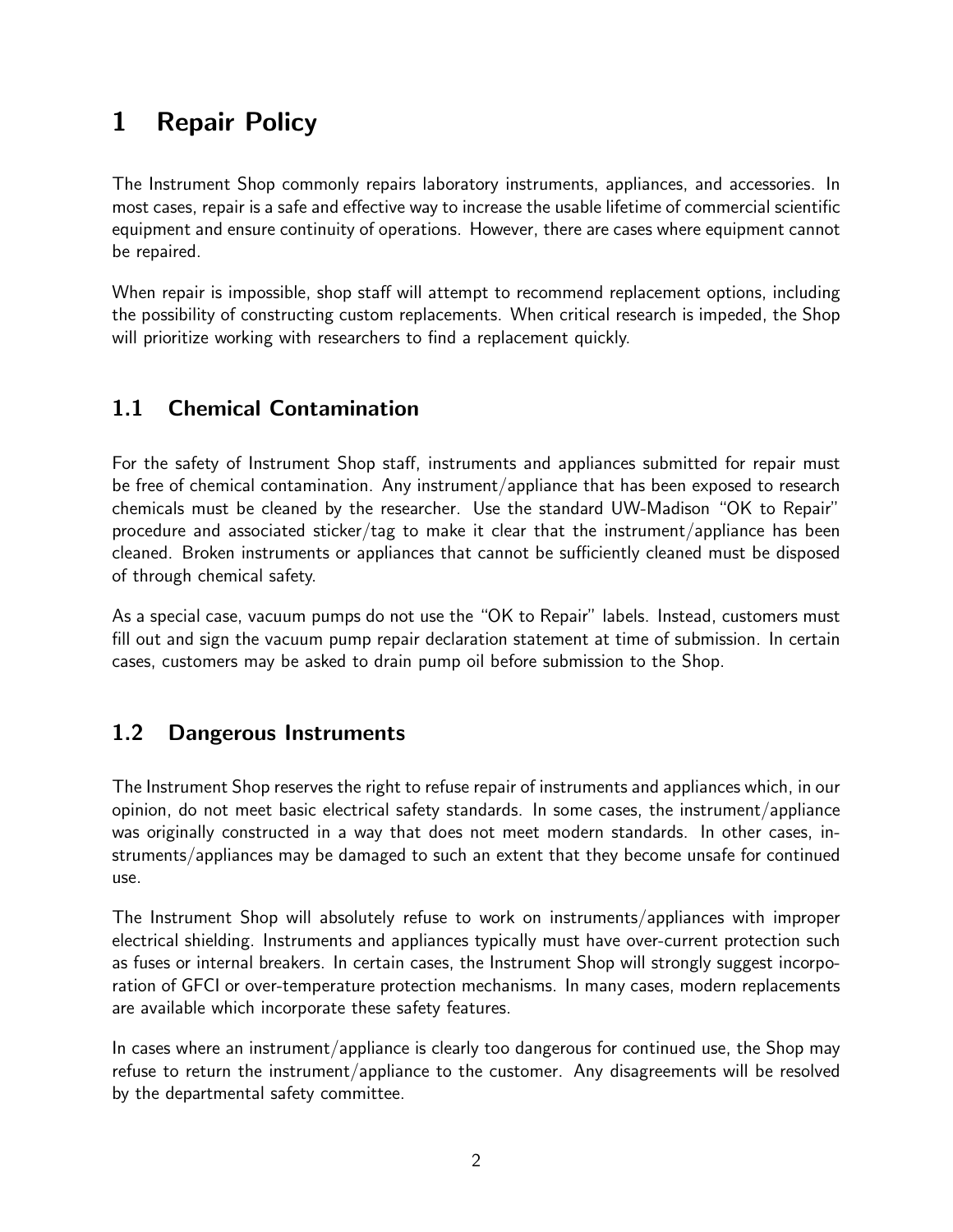#### <span id="page-2-0"></span>1.3 Liability and Insurance Markings

Commercially sold instruments/appliances are typically certified for insurance purposes (UL or otherwise). Repair work by the Instrument Shop voids this certification. For audit and oversight purposes, the Instrument Shop will permanently remove or deface the certification sticker/mark and install a label indicating that the device has been repaired. The Shop will attempt to keep records of each repair job for auditing purposes. You may request these records at any time.

Because of the liability involved in repair, the Instrument Shop will in-general refuse electrical repair for originally-certified instruments/appliances that cost less than \$100 to replace.

#### <span id="page-2-1"></span>1.4 Challenging and Complex Repair

Certain repair jobs are much harder than others. Instrument Shop staff will do their best to accomplish all repairs, but certain repair jobs will be beyond the capabilities of our small shop.

In general, the Instrument Shop does not attempt circuit-board-level repair. This type of repair requires full reverse-engineering of the instrument/appliance, a process that can take tens to hundreds of hours. The Shop may request that customers contact original manufacturers to obtain schematics before complex repair is attempted. Shop staff will assist customers in finding schematics, when appropriate.

Often, repair of specialty instrumentation requires sourcing unusual components for replacement. Sometimes, finding these components is a labor-intensive process that goes beyond Shop capabilities. In these cases, the Shop will ask customers to obtain specialty parts before attempting repair.

#### <span id="page-2-2"></span>1.5 Special Cases

The Instrument Shop reserves the right to refuse repair for any reason not listed here. The Shop will always make it clear why repair has been refused. Any disagreements will be resolved by the departmental shops committee.